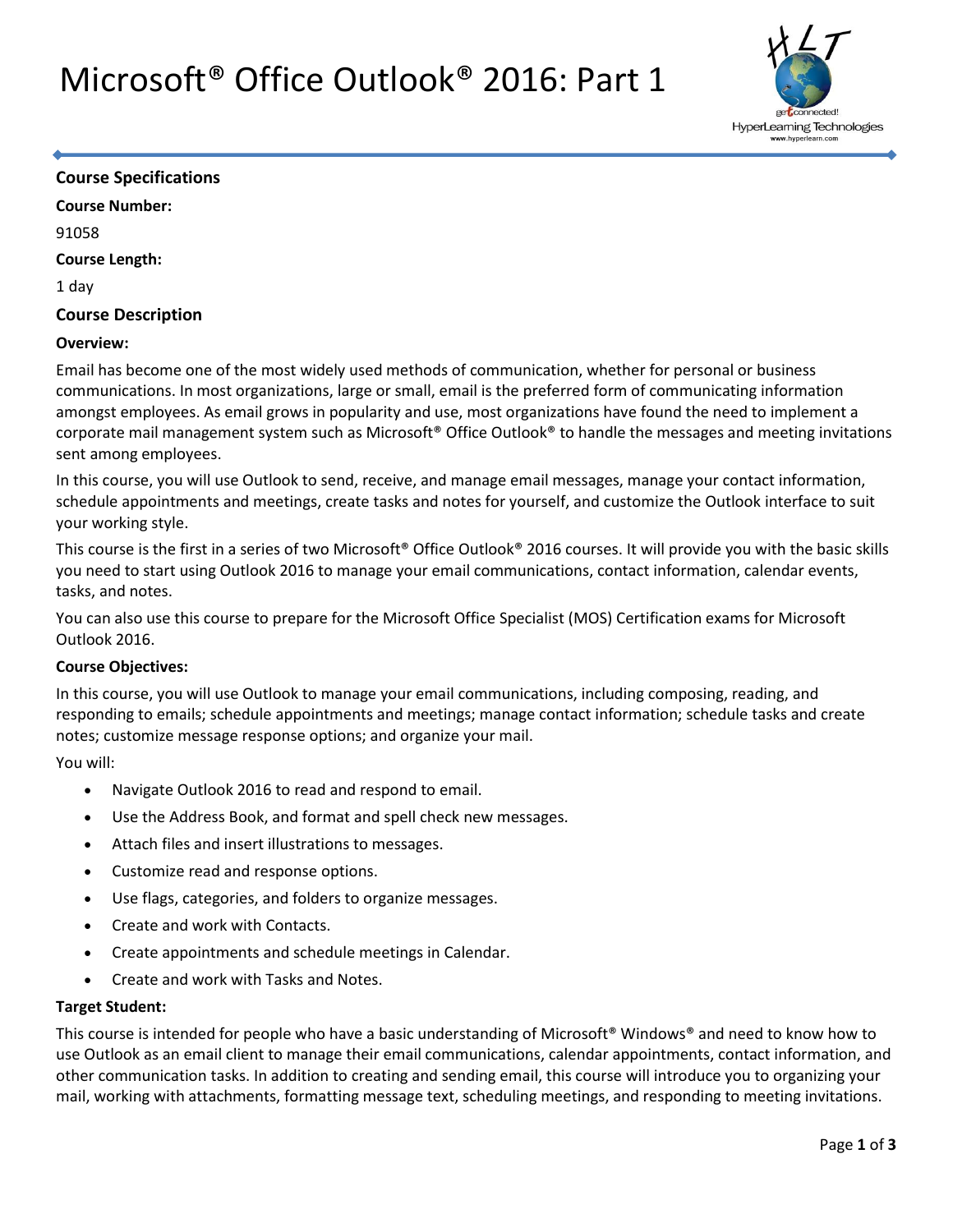## Microsoft® Office Outlook® 2016: Part 1



#### **Prerequisites:**

To ensure your success in this course you should have end-user skills with any current version of Windows, including being able to start and close applications, navigate basic file structures, and manage files and folders is recommended.

**Course Content Lesson 1: Getting Started with Outlook 2016 Topic A:** Navigate the Outlook Interface **Topic B:** Work with Messages **Topic C:** Access Outlook Help

**Lesson 2: Formatting Messages Topic A:** Add Message Recipients **Topic B:** Check Spelling and Grammar **Topic C:** Format Message Content

**Lesson 3: Working with Attachments and Illustrations** 

**Topic A: Attach Files and Items Topic B:** Add Illustrations to Messages **Topic C:** Manage Automatic Message Content

**Lesson 4: Customizing Message Options** 

**Topic A: Customize Reading Options Topic B:** Track Messages **Topic C:** Recall and Resend Messages

**Lesson 5: Organizing Messages Topic A:** Mark Messages **Topic B:** Organize Messages Using Folders

**Lesson 6: Managing Your Contacts Topic A:** Create and Edit Contacts **Topic B:** View and Print Contacts